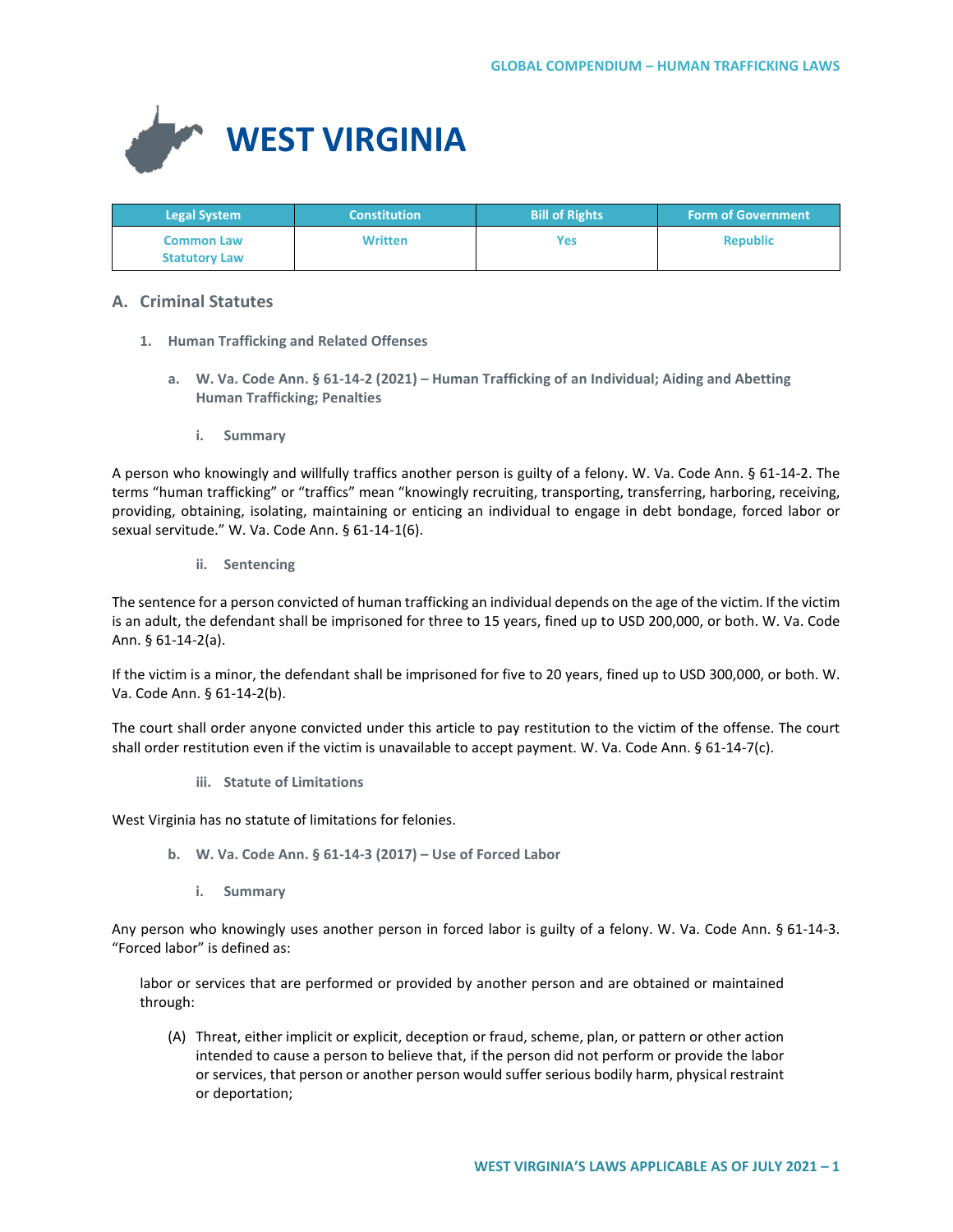- (B) Physically restraining or threatening to physically restrain a person;
- (C) Abuse or threatened abuse of the legal process; or
- (D) Destroying, concealing, removing, confiscating or possessing any actual or purported passport or other immigration document, or any other actual or purported government identification document of another person: Provided, That "forced labor" does not mean labor or services required to be performed by a person in compliance with a court order or as a required condition of probation, parole, or imprisonment.

W. Va. Code Ann. § 61-14-1(5).

"Forced labor" does not include:

labor, work or services provided by a minor to the minor's parent, legal custodian or legal guardian, so long as the legal guardianship or custody of the minor was not obtained for the purpose of compelling the minor to participate in commercial sex acts or sexually explicit performance, or perform forced labor or services; nor shall it include physical restraint of a minor, or the threat of physical restraint to a minor, by his or her parents, legal custodian or legal guardian if conducted in an otherwise lawful manner and for the purpose of discipline, supervision or teaching. W. Va. Code Ann. § 61-14-1(5).

**ii. Sentencing**

The sentence for a person convicted of using forced labor depends on the age of the victim. If the victim was an adult, the defendant shall be imprisoned for one to five years, fined up to USD 100,000, or both. W. Va. Code Ann. § 61-14-3(b).

If the defendant used a minor in forced labor, the defendant shall be imprisoned for three to 15 years, fined up to USD 300,000, or both. W. Va. Code Ann. § 61-14-3(b).

The court shall order anyone convicted under this article to pay restitution to the victim of the offense. The court shall order restitution even if the victim is unavailable to accept payment. W. Va. Code Ann. § 61-14-7(c).

#### **iii. Statute of Limitations**

West Virginia has no statute of limitations for felonies. W. Va. Code Ann. § 6-11-9.

- **c. W. Va. Code Ann. § 61-14-4 (2017) – Use of Persons in Debt Bondage**
	- **i. Summary**

Any person who knowingly uses another person in debt bondage is guilty of a felony. W. Va. Code Ann. § 61-14-4. West Virginia defines "debt bondage" as:

inducing an individual to provide:

- (A) Commercial sexual activity in payment toward or satisfaction of a real or purported debt; or
- (B) Labor or services in payment toward or satisfaction of a real or purported debt if:
	- (i) The reasonable value of the labor or services is not applied toward the liquidation of the debt; or
	- (ii) The length of the labor or services is not limited, and the nature of the labor or services is not defined.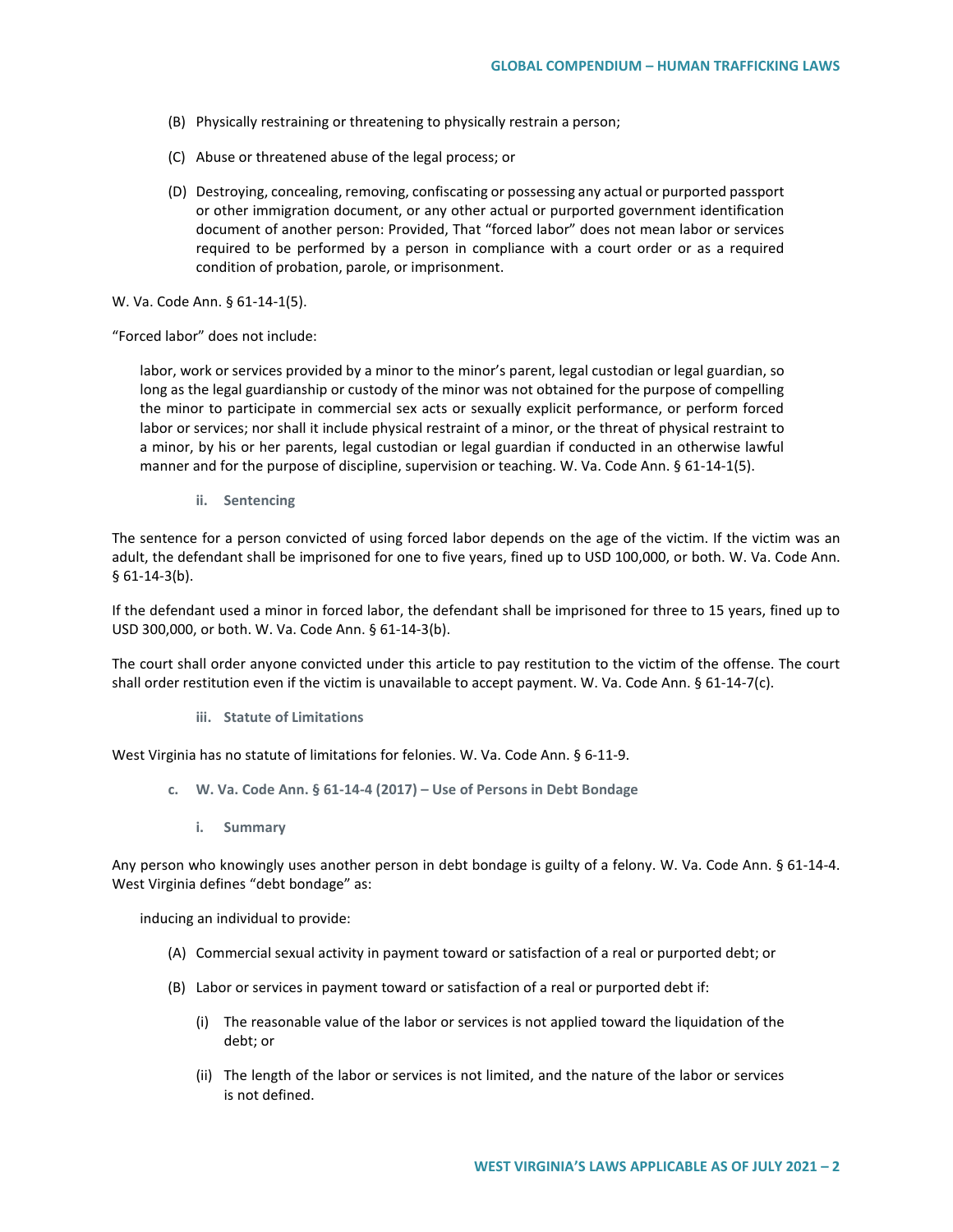W. Va. Code Ann. § 61-14-1(4).

**ii. Sentencing**

The sentence for a person convicted of the use of persons in debt bondage depends on the age of the victim. If the defendant used an adult in debt bondage, the sentence ranges from one to five years in prison, a fine of up to USD 100,000, or both. W. Va. Code Ann. § 61-14-4(a). If the defendant used a minor in debt bondage, the sentence ranges from three to 15 years in prison, a fine of up to USD 300,000, or both. W. Va. Code Ann. § 61-14-4(b).

The court shall order anyone convicted under this article to pay restitution to the victim of the offense. The court shall order restitution even if the victim is unavailable to accept payment. W. Va. Code Ann. § 61-14-7(c).

#### **iii. Statute of Limitations**

West Virginia has no statute of limitations for felonies. W. Va. Code Ann. § 6-11-9.

- **d. W. Va. Code Ann. § 61-14-5 (2017) – Sexual Servitude**
	- **i. Summary**

Any person who knowingly uses coercion to compel an adult to engage in commercial sexual activity is guilty of a felony. W. Va. Code Ann. § 61-14-5(a). "'Commercial sexual activity' means sexual activity for which anything of value is given to, promised to or received by a person." W. Va. Code Ann. § 61-14-1(3).

Any person who knowingly maintains or makes available a minor for the purpose of engaging the minor in commercial sexual activity is also guilty of a felony. W. Va. Code Ann. § 61-14-5(b). It is not a defense that a minor consented to sexual activity. W. Va. Code Ann. § 61-14-5(c). Nor is it a defense that the defendant believed the minor was an adult. W. Va. Code Ann. § 61-14-5(c).

**ii. Sentencing**

The sentence for a person convicted of sexual servitude depends on the age of the victim. If the victim is an adult, the defendant shall be imprisoned for three to 15 years, fined up to USD 200,000, or both. W. Va. Code Ann. § 61-14-5(a).

If the victim is a minor, the defendant shall be imprisoned for 10 to 20 years, fined up to USD 300,000, or both. W. Va. Code Ann. § 61-14-5.

The court shall order anyone convicted under this article to pay restitution to the victim of the offense. The court shall order restitution even if the victim is unavailable to accept payment. W. Va. Code Ann. § 61-14-7(c).

**iii. Statute of Limitations** 

West Virginia has no statute of limitations for felonies. W. Va. Code Ann. § 6-11-9.

- **e. W. Va. Code Ann. § 61-14-6 (2017) – Patronizing a Victim of Sexual Servitude**
	- **i. Summary**

A person who knowingly patronizes another person in commercial sexual activity and who knows that such person is a victim of sexual servitude is guilty of a felony. W. Va. Code Ann. § 61-14-6.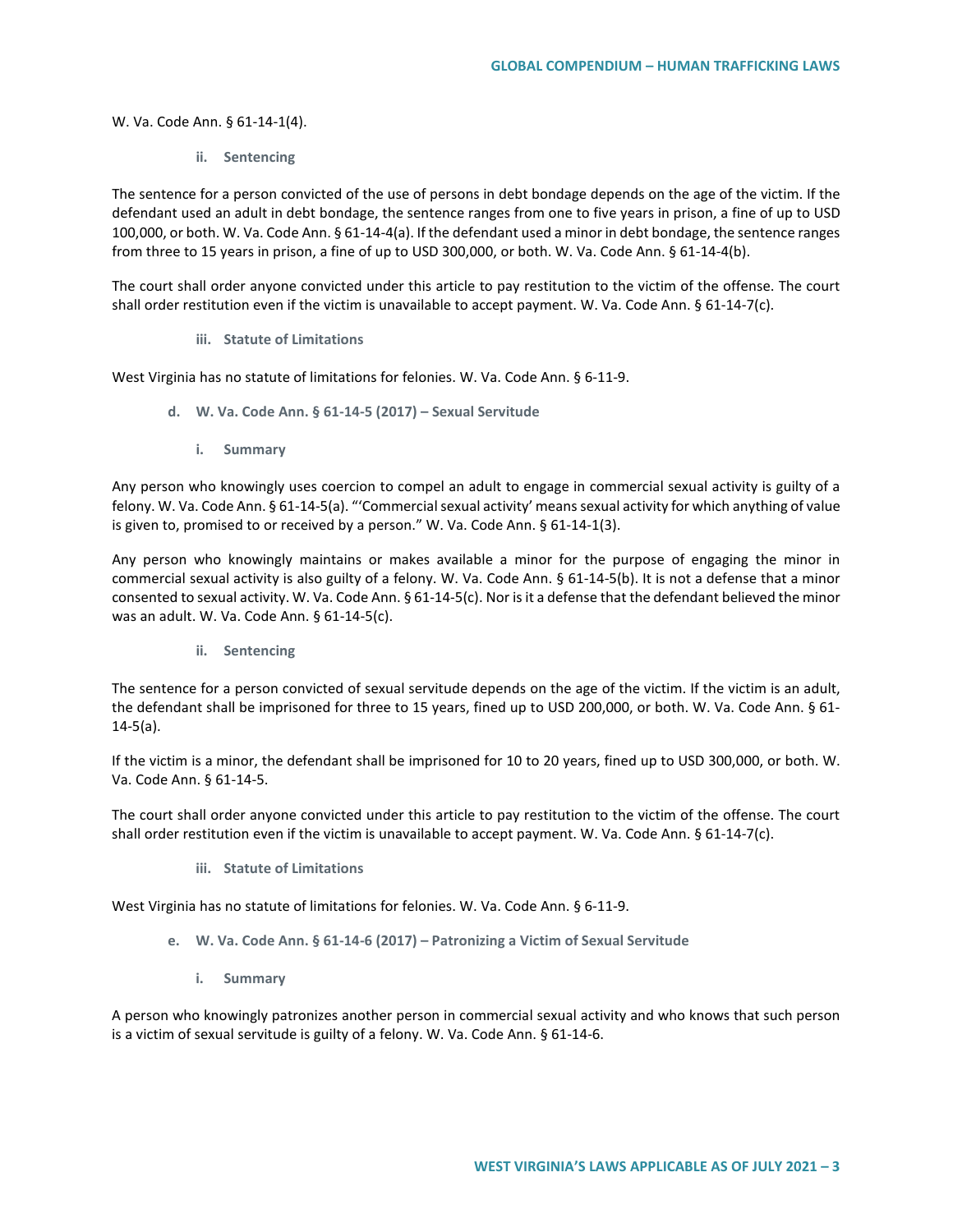## **ii. Sentencing**

The sentence for a person convicted of patronizing a victim of sexual servitude depends on the age of the victim. If the victim is an adult, the defendant shall be imprisoned for one to five years, fined up to USD 100,000, or both. W. Va. Code Ann. § 61-14-6(a).

If the victim is a minor, and the defendant convicted knows or has reason to know that the minor is a victim of sexual servitude, then the defendant shall be imprisoned for three to 15 years, fined up to USD 300,000, or both. W. Va. Code Ann. § 61-14-6(b).

The court shall order anyone convicted under this article to pay restitution to the victim of the offense. The court shall order restitution even if the victim is unavailable to accept payment. W. Va. Code Ann. § 61-14-7(c).

## **iii. Statute of Limitations**

West Virginia has no statute of limitations for felonies. W. Va. Code Ann. § 6-11-9.

## **f. W. Va. Code Ann. § 61-14-7(f) (2017) – Forfeiture**

Subject to forfeiture is: "(1) All property which is directly or indirectly used or intended for use in any manner to facilitate a violation of [Article 14 – Human Trafficking]; and (2) Any property constituting or derived from gross profits or other proceeds obtained from a violation of [Article 14 – Human Trafficking]." W. Va. Code Ann. § 61-14- 7(f)(1).

**g. W. Va. Code Ann. § 61-14-7 (2017) – General Provisions and Other Penalties of Human Trafficking**

Each adult or minor victim counts as a separate offense under West Virginia law. W. Va. Code Ann. § 61-14-7(a).

"[I]f an individual is convicted of an offense under [Article 14 – Human Trafficking] and the trier of fact makes a finding that the offense involved an aggravating circumstance, the individual shall not be eligible for parole before serving three years in a state correctional facility." W. Va. Code Ann. § 61-14-7(b)(1). An "'aggravating circumstance' occurs when an individual recruited, enticed or obtained the victim of the offense from a shelter or facility that serves runaway youths, children in foster care, the homeless or victims of human trafficking, domestic violence or sexual assault." W. Va. Code Ann. § 61-14-7(b)(2).

Should a law enforcement officer encounter a child who reasonably appears to be a victim of an offense under Article 14 – Human Trafficking, the officer shall notify the Department of Health and Human Resources. If available, the Department of Health and Human Resources may notify the Domestic Violence Program serving the area where the child is found. W. Va. Code Ann. § 61-14-7(e).

Any person or business entity convicted of a violation of this article shall be debarred from state or local government contracts. W. Va. Code Ann. § 61-14-7(f)(4).

## **h. W. Va. Code Ann. § 61-14-8 (2021) – Immunity for Minor Victim of Sex Trafficking**

Minor victims of sex trafficking receive immunity from prosecution under many state prostitution laws. W. Va. Code Ann. § 61-14-8(a). But this immunity does not apply to a prosecution for offenses listed under W. Va. Code Ann. § 61-8-5(b), which include soliciting, inducing, enticing, or procuring another to commit an act or offense of prostitution, unless the court determines that the minor was coerced into criminal behavior. W. Va. Code Ann. § 61-  $14-8(b)$ .

A minor who has immunity under this section is presumed to be an abused child and may be eligible for appropriate child welfare services, including specialized trauma-informed services. W. Va. Code Ann. § 61-14-8(c).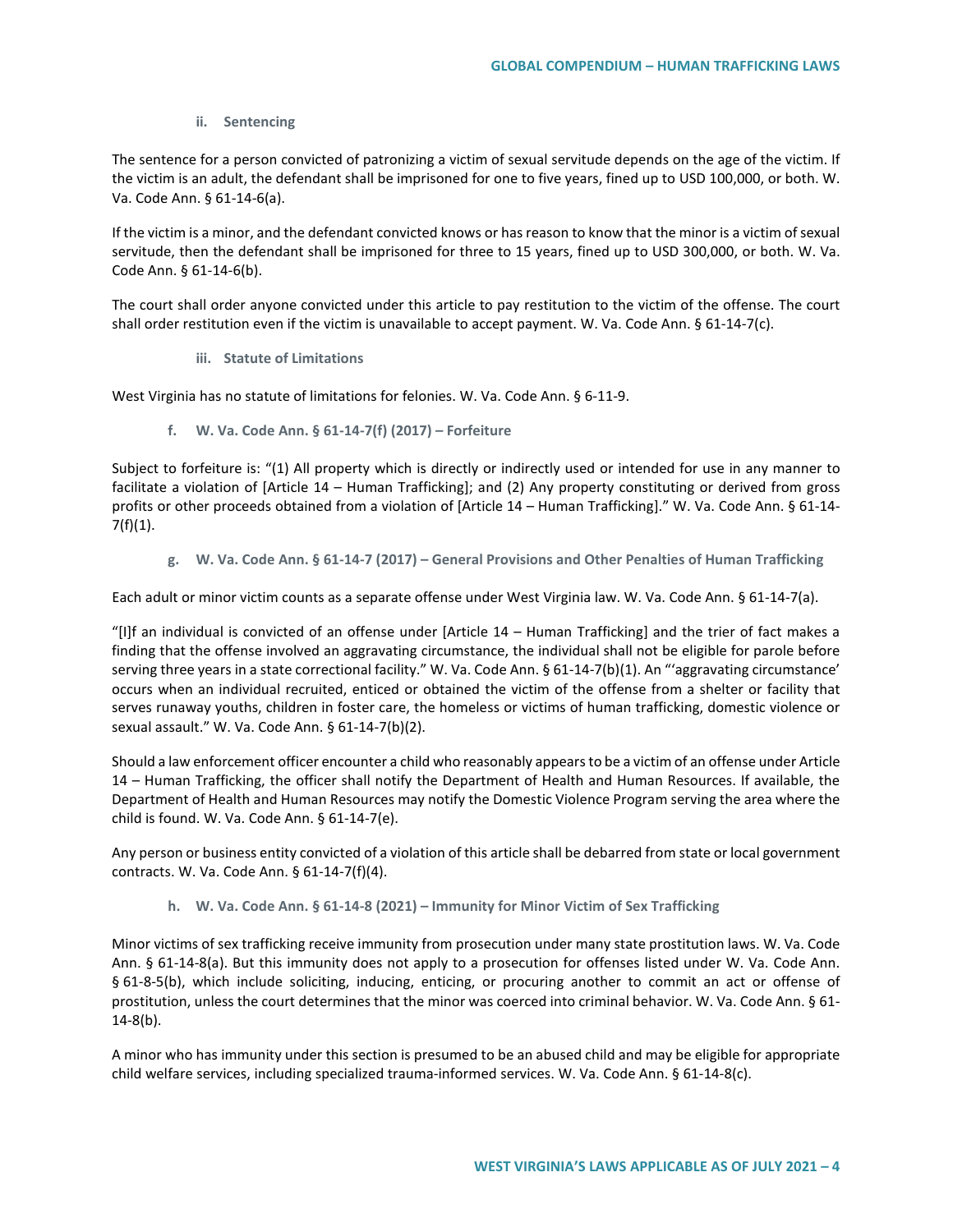#### **2. Online Child Sexual Exploitation and Child Pornography Offenses**

W. Va. Code Ann. § 61-3C-14b – Soliciting, etc. a Minor Via Computer; Soliciting a Minor and Traveling to Engage the Minor in Prohibited Sexual Activity

W. Va. Code Ann. § 61-8A-2 – Distribution and Display to Minor of Obscene Matter; Penalties; Defenses

W. Va. Code Ann. § 61-8A-4 – Use of Obscene Matter with Intent to Seduce Minor

W. Va. Code Ann. § 61-8A-5 – Employment or Use of Minor to Produce Obscene Matter or Assist in Doing Sexually Explicit Conduct

W. Va. Code Ann. § 61-8C-2 – Use of Minors in Filming Sexually Explicit Conduct Prohibited

W. Va. Code Ann. § 61-8C-3 – Distribution and Exhibiting of Material Depicting Minors Engaged in Sexually Explicit Conduct Prohibited

W. Va. Code Ann. § 61-8C-3a – Prohibiting Child Erotica

W. Va. Code Ann. § 61-8C-3b – Prohibiting Juveniles from Manufacturing, Possessing and Distributing Nude or Partially Nude Images of Minors; Creating Exemptions; Declaring a Violation to Be an Act of Juvenile Delinquency; and Providing for the Punishment Thereof

W. Va. Code Ann. § 61-8D-5 – Sexual Abuse by a Parent, Guardian, Custodian or Person in a Position of Trust to a Child; Parent, Guardian, Custodian or Person in Position of Trust Allowing Sexual Abuse to Be Inflicted Upon a Child; Displaying of Sex Organs by a Parent, Guardian, or Custodian

W. Va. Code Ann. § 61-8D-6 – Sending, Distributing, Exhibiting, Possessing, Displaying or Transporting Material by a Parent, Guardian or Custodian, Depicting a Child Engaged in Sexually Explicit Conduct

**3. W. Va. Code Ann. § 15-12-2 (2018) – Sex Offender Registration Act** 

Offenses that require registration as a sex offender include W. Va. Code Ann. § 61-14-2 (human trafficking), if for purposes of sexual servitude; W. Va. Code Ann. § 61-14-5 (sexual servitude); and W. Va. Code Ann. § 61-14-6 (patronizing a victim of sexual servitude). W. Va. Code Ann. § 15-12-2(b)(8).

## **B. Civil Liability Statutes**

- **1. W. Va. Code Ann. § 61-3C-16 (1989) – Civil Relief (West Virginia Computer Crime and Abuse Act)**
	- **a. Summary**

Any person "whose property or person is injured by reason of a violation" of any provision of Article 3C, including W. Va. Code Ann. § 61-3C-14b (involving use of computer to solicit sexual activity with minor), can bring a civil lawsuit. W. Va. Code Ann. § 61-3C-16(a).

**b. Damages and Other Relief**

A prevailing plaintiff may receive compensatory and punitive damages, as well as other relief as the court may deem appropriate. W. Va. Code Ann. § 61-3C-16(a).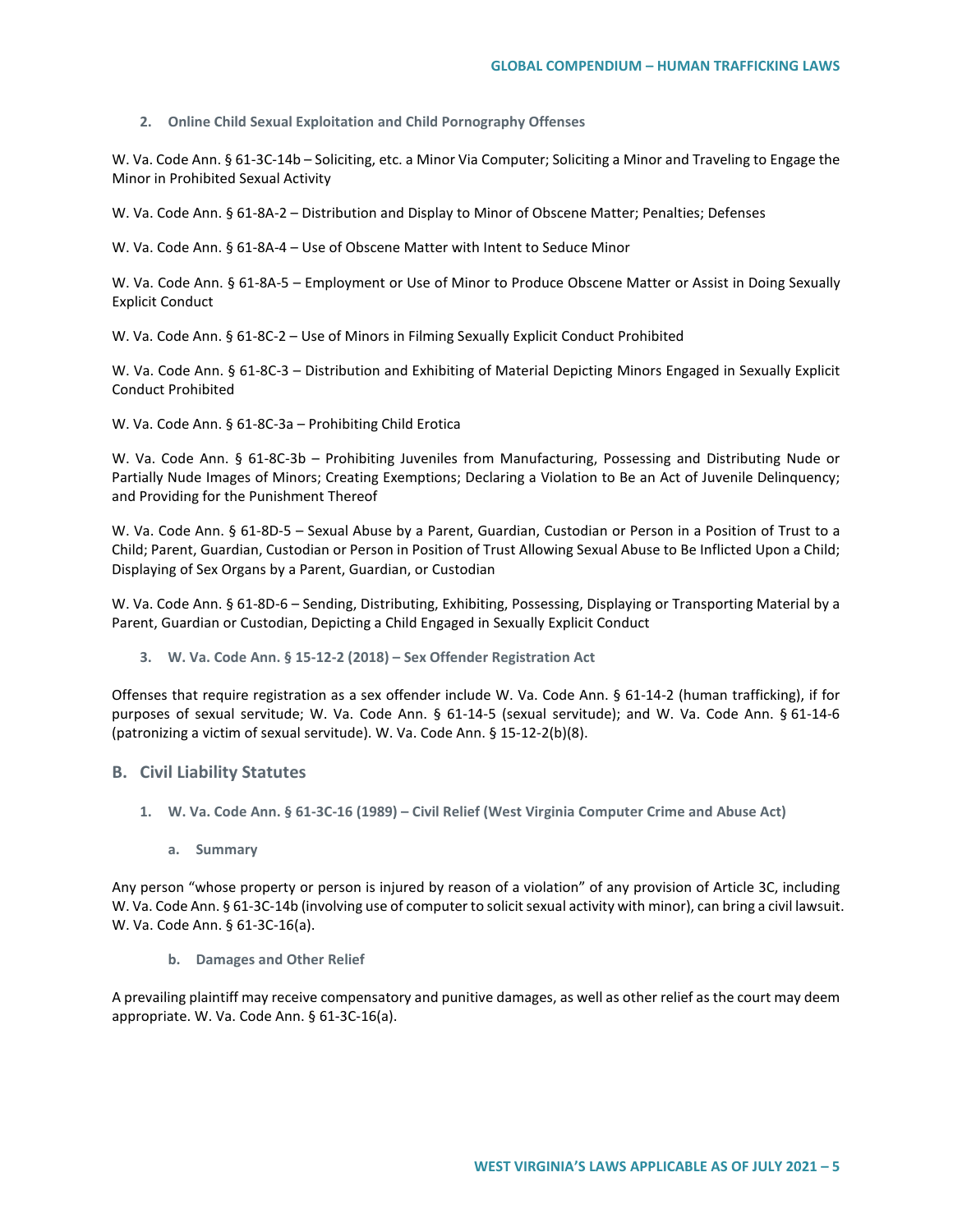### **c. Statute of Limitations**

A lawsuit under this provision must be commenced before the earlier of: (1) five years after the last act in the course of conduct violating this article; or (2) two years after the plaintiff discovers or reasonably should have discovered the last act in the course of conduct violating this article. W. Va. Code Ann. § 61-3C-16(d).

## **C. Additional Statutes Specific to Human Trafficking**

**1. W. Va. Code Ann. § 15A-2-5 (2019) – Human Trafficking Assistance Notices**

Certain businesses and establishments must post notices, which include the National Human Trafficking Resource Center hotline information, to assist victims of human trafficking in obtaining help and services: locations licensed for on-premises consumption of alcoholic beverages; exotic entertainment facilities, which are facilities featuring live nude dancing, nude service personnel, or live nude entertainment; primary airports; passenger rail stations; bus stations; locations where gasoline and diesel fuel are sold; emergency departments within hospitals; urgent care centers; locations at which farm labor contractors and day haulers work, if a physical facility is available at those locations upon or in which notice can be posted; privately operated job recruitment centers; rest areas located along interstate highways; and hotels.

**2. W. Va. Code Ann. § 30-29-3 (2021) – Law Enforcement Training on Human Trafficking**

The Law Enforcement Professional Standards Subcommittee may establish training and procedures for law enforcement investigations into human trafficking offenses.

**3. W. Va. Code Ann. § 21-5-1** *et seq***. (2015) – Wage Payment and Collection** 

An employee may bring a civil lawsuit to recover unpaid wages. A prevailing employee may also recover costs and reasonable attorney's fees. A noncompliant employer may be subject to additional criminal penalties. W. Va. Code Ann. § 21-5-15.

More information is available at: [https://labor.wv.gov/Wage-](https://labor.wv.gov/Wage-Hour/Wage_Collection/Employees/Documents/Emp%20Wage%20Comp%20Proc%202016.pdf)[Hour/Wage\\_Collection/Employees/Documents/Emp%20Wage%20Comp%20Proc%202016.pdf.](https://labor.wv.gov/Wage-Hour/Wage_Collection/Employees/Documents/Emp%20Wage%20Comp%20Proc%202016.pdf)

**4. W. Va. Code Ann. § 49-1-201 (2018) – Child Welfare**

West Virginia's child protection statutes define "abused child" to include a victim of human trafficking or attempted human trafficking.

**5. W. Va. Code Ann. § 61-14-9 (2021) – Petition to Vacate and Expunge Conviction or Juvenile Delinquency Adjudication of Sex Trafficking Victim**

Subject to certain exceptions, a person convicted of prostitution as a result of being a victim of trafficking may apply by petition to the circuit court to vacate the conviction or adjudication of juvenile delinquency and expunge the record of conviction or adjudication of juvenile delinquency. A court can grant the petition upon a finding that the individual's participation in the offense was a direct result of trafficking.

**6. W. Va. Code Ann. § 48-28A-101** *et seq.* **(2007) – Address Confidentiality Program** 

"Upon recommendation of an application assistant, an adult person, a parent or guardian acting on behalf of a minor, or a guardian acting on behalf of an incapacitated person may apply to the [West Virginia] Secretary of State to have a designated address assigned by the Secretary of State." W. Va. Code Ann. § 48-28A-103(b).

A completed application must contain the following information: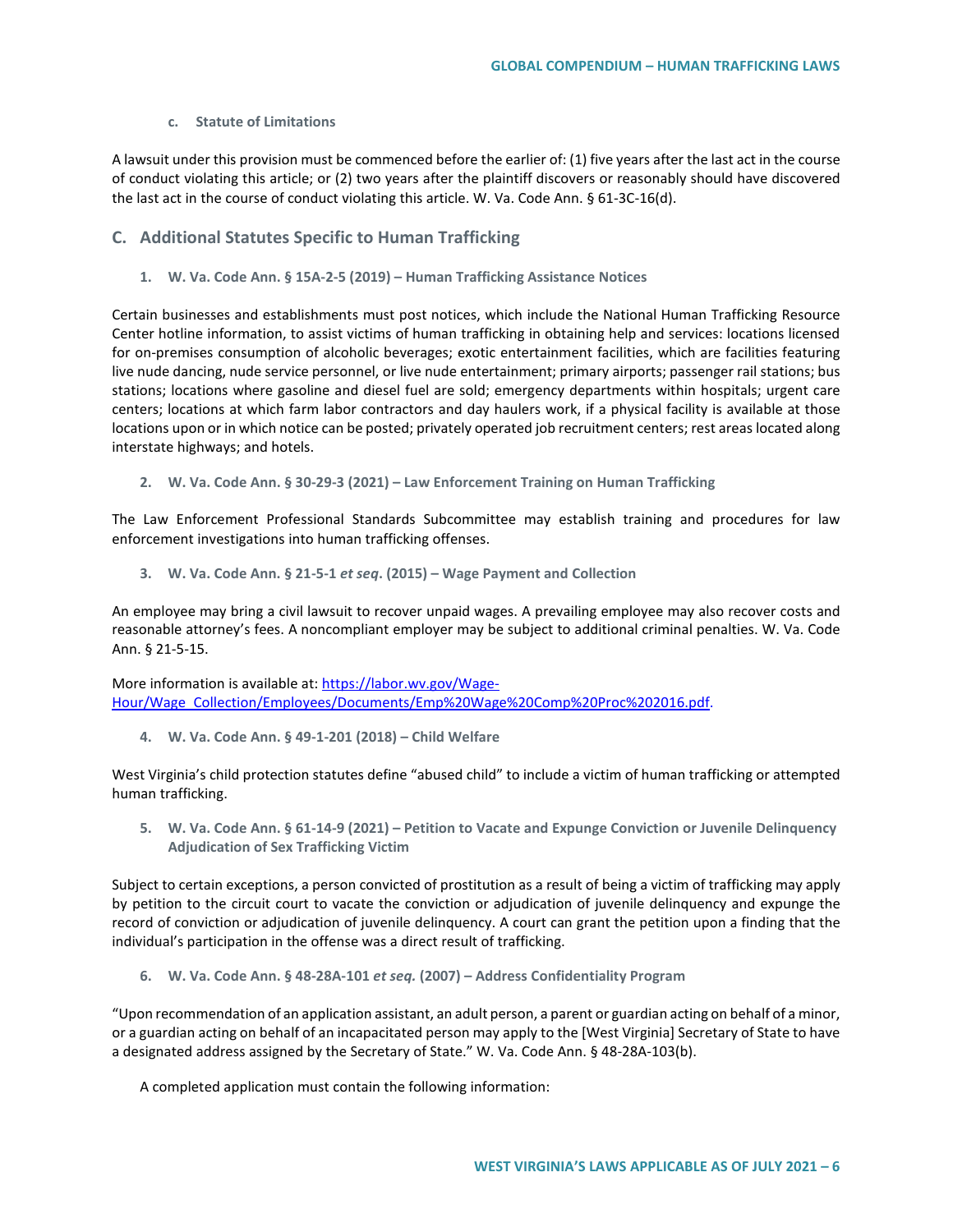- (1) The application preparation date, the applicant's signature, and the signature and registration number of the application assistant who assisted the applicant in applying to be a program participant;
- (2) A designation of the Secretary of State as agent for purposes of service of process and for receipt of certain first-class mail;
- (3) The mailing address where the applicant may be contacted by the Secretary of State and the telephone number or numbers where the applicant may be contacted by the Secretary of State; and
- (4) A residential or mailing address or both types of addresses that the applicant requests not be disclosed for the reason that disclosure will jeopardize the applicant's safety or increase the risk of violence to the applicant or members of the applicant's household.

W. Va. Code Ann. § 48-28A-103(c).

The West Virginia Secretary of State has identified victims of human trafficking as eligible for the address confidentiality program. More information is available at[: https://sos.wv.gov/admin-law/Pages/ACP.aspx.](https://sos.wv.gov/admin-law/Pages/ACP.aspx)

### **D. Significant Cases**

No significant cases regarding West Virginia's human trafficking statutes were found.

## **E. Academic Research/Papers**

Melissa L. Breger, *Healing Sex-Trafficked Children: A Domestic Family Law Approach to an International Epidemic*, 118 W.V. L. REV. 1131 (2016).

# **F. Resources**

National Human Trafficking Hotline (West Virginia): <https://humantraffickinghotline.org/state/west-virginia>

Shared Hope International, West Virginia Report Card (2019): [https://sharedhope.org/PICframe9/reportcards/PIC\\_RC\\_2019\\_WV.pdf](https://sharedhope.org/PICframe9/reportcards/PIC_RC_2019_WV.pdf)

- Shared Hope International, West Virginia Analysis and Recommendations (2019): [https://sharedhope.org/PICframe9/analysis/PIC\\_AR\\_2019\\_WV.pdf](https://sharedhope.org/PICframe9/analysis/PIC_AR_2019_WV.pdf)
- U.S. Department of Health & Human Services*, West Virginia: Efforts to Combat Human Trafficking* (2017): [https://nhttac.acf.hhs.gov/sites/default/files/2019-](https://nhttac.acf.hhs.gov/sites/default/files/2019-06/west_virginia_efforts_to_combat_human_trafficking.pdf) 06/west virginia efforts to combat human trafficking.pdf
- West Virginia Center for Children's Justice Human Trafficking Task Force: <http://www.handlewithcarewv.org/human-trafficking-task-force.php>
- West Virginia Division of Homeland Security & Emergency Management, Human Trafficking Awareness: <https://dhsem.wv.gov/Homeland%20Security/Pages/Human-Trafficking-Awareness.aspx>

West Virginia Human Trafficking Task Force: <https://stophumantraffickingwv.org/>